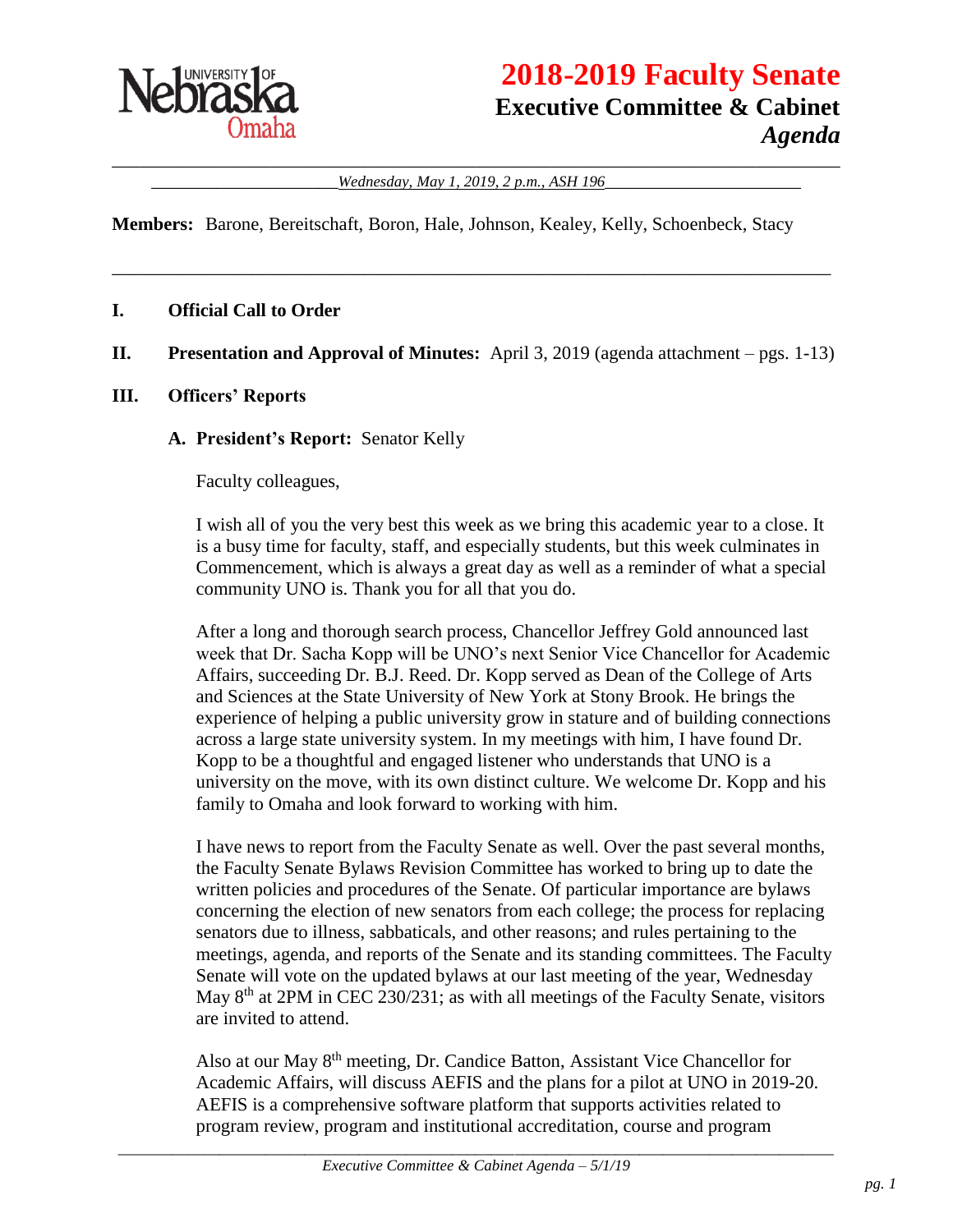assessment, course evaluations, faculty activity reporting (e.g., annual review), curriculum mapping, and student competency transcript. Dr. Batton will provide an overview of AEFIS, a comparison to what we currently have in place at UNO, and a history and timeline for moving forward with the pilot. A decision about adopting AEFIS will not be made until after the pilot.

The Faculty Senate has given its support to UNO moving ahead with its plans to begin offering courses through a platform managed by the College Consortium on a pilot basis. In meetings with the Faculty Senate's Academic and Curricular Affairs Committee and Educational Resources and Services Committee, Dr. Jaci Lindburg (Director of Digital Learning) described College Consortium as a mediator that will allow UNO to offer courses to students at member universities. This would offer UNO the potential to enroll additional students in online courses with excess capacity. There is currently no plan to allow UNO students to take courses through the platform as a substitute for UNO requirements.

We are working with Doug Ewald, Vice Chancellor for Business, Finance, and Business Development, to improve UNO's mail service. We are exploring the possibility of a separate process for scanning mail that does not need to be routed through UNMC. In the meantime, to avoid delays in mail delivery, plan to drop off mail at the UNO window 11AM-3PM, Monday-Friday. There are now  $\frac{3}{4}$  inch mail slots in place for secure outgoing mail. Also, UNO has implemented check-lists (e.g., a return mail address) for certified mail and foreign packages; UNO mail services will not accept these items until all the items on these check-lists are complete. Finally, bulk mailing rates are still available through USPS, but not at UNO.

I continue to receive messages from faculty who have had negative experiences with UMR. This is particularly true for families trying to see their preferred mental health providers, because many in the Omaha area do not take UMR. This issue is personal for me, as I have faced mental health issues myself. I am stepping down as President at the end of the academic year (more to follow!), but I will remain active in the Senate as Past President for another year. I will continue to work with UNO Human Relations and NU Central Administration to address these and other problems with UMR. Please feel free to contact me with your questions and concerns; we need to make sure you are being heard.

Yes, this is the last time that I will be addressing you as Faculty Senate President! It has been an informative and rewarding experience, but most importantly, it has been an honor representing you. I am leaving my post in the most capable hands of our President-Elect Matt Hale, who will serve you well.

My very best wishes and thanks to all of you. It has been a great year!

#### **B. Secretary/Treasurer Report:** Senator Stacy reported

# **1. EC&A:**

The meeting held on Wednesday, April 17, 2019, at 2 PM in EAB 200. In attendance: Batton, Barone, Boron, Ewald, Gold, Hale, Johnson, Kelly, Reed, Shipp, Smith-Howell, Toman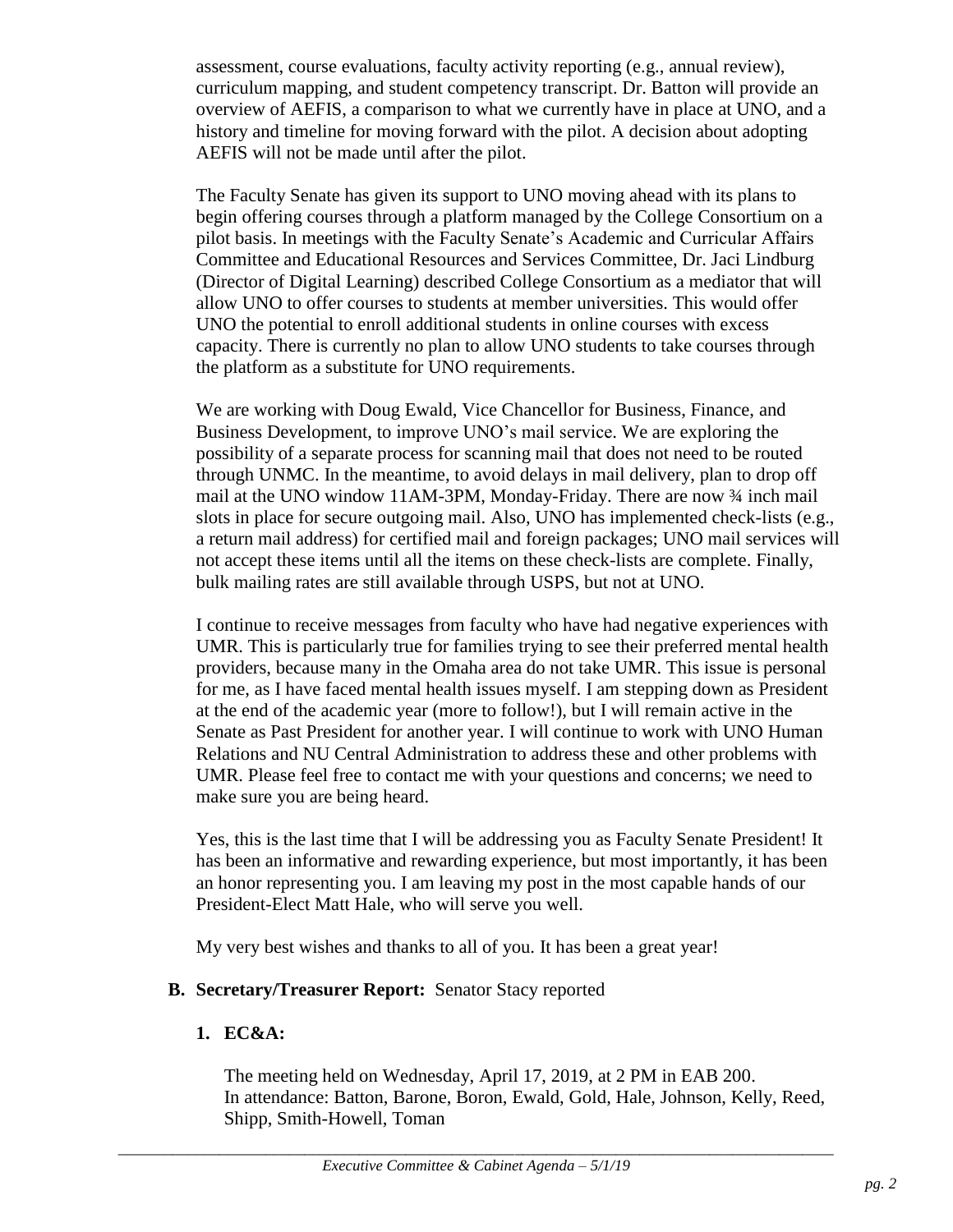Points of discussion:

- 1) Mail services:
	- a. There is a new secure mail system that has been rolled out with a ¾ inch mail slot either next to or part of the original bins to secure outgoing mail.
	- b. Remaining concerns are that the UNO Mail is still slower, especially when just moving within the UNO campus; it was recommended that we increase awareness about when mail will be picked up and to learn more information about route timing so that we can better plan.
	- c. We also need to communicate that for certified mail, in order to get a certified scan, an email address must be provided.
	- d. Bulk mailing rates are still available through USPS, simply not at UNO/UNMC.
	- e. For foreign destinations, there has been some problems with missing information; it was suggested that a checklist should be developed and this should be managed at a centralized location.
	- f. It was recommended that there is a separate process specifically for test scanning so that this mail does NOT need to be routed through UNMC, or if it is, that it is done in an expedited way. A separate mailbox or folder or an alternate pick-up location was suggested.
	- g. The blue bag system is still the same as it always has been (between the UN system campuses), thus there should not be any changes.
	- h. Surplus can be viewed/managed through those that have access to e-shop; most administrative assistants have this access.
	- i. The mail window at UNO operates 11 AM 3 PM Monday Friday.
- 2) College Consortium:
	- a. It was recommended that Jaci Lindberg be invited to the September EC&A meeting to discuss feedback from faculty members who taught courses with students from the consortium enrolled during summer 2019.
- 3) Block memberships for the wellness center have been a success with 84 adopting this option; hopefully this will continue in future semesters.

| Res.<br>#                | Date<br><b>Senate</b><br><b>Passed</b> | <b>Title</b>       | Admin<br>Accept | <b>Sent for</b><br><b>Senate</b><br><b>Action</b> | Denied/<br>Deferred/<br>In<br><b>Progress</b> | <b>Final Action/Resolved</b>                                                                                                    |  |
|--------------------------|----------------------------------------|--------------------|-----------------|---------------------------------------------------|-----------------------------------------------|---------------------------------------------------------------------------------------------------------------------------------|--|
| 4369                     | 4/10/19                                | College Consortium | 4/15/19         |                                                   |                                               | Thanks for a thorough evaluation of the<br>pilot program with the College Consortium<br>and endorse this proposal as specified. |  |
| <b>TO BE FOLLOWED UP</b> |                                        |                    |                 |                                                   |                                               |                                                                                                                                 |  |
|                          |                                        |                    |                 |                                                   |                                               |                                                                                                                                 |  |
| <b>CARRIED FORWARD</b>   |                                        |                    |                 |                                                   |                                               |                                                                                                                                 |  |
|                          |                                        |                    |                 |                                                   |                                               |                                                                                                                                 |  |

#### **2018-2019 Resolution Action Table (Action Pending and Current Resolutions)**

**2. Treasurer's Report:** Senator Stacy (April 2019) (agenda attachment – pg. 14**)** 

#### **IV. Standing Committee Reports**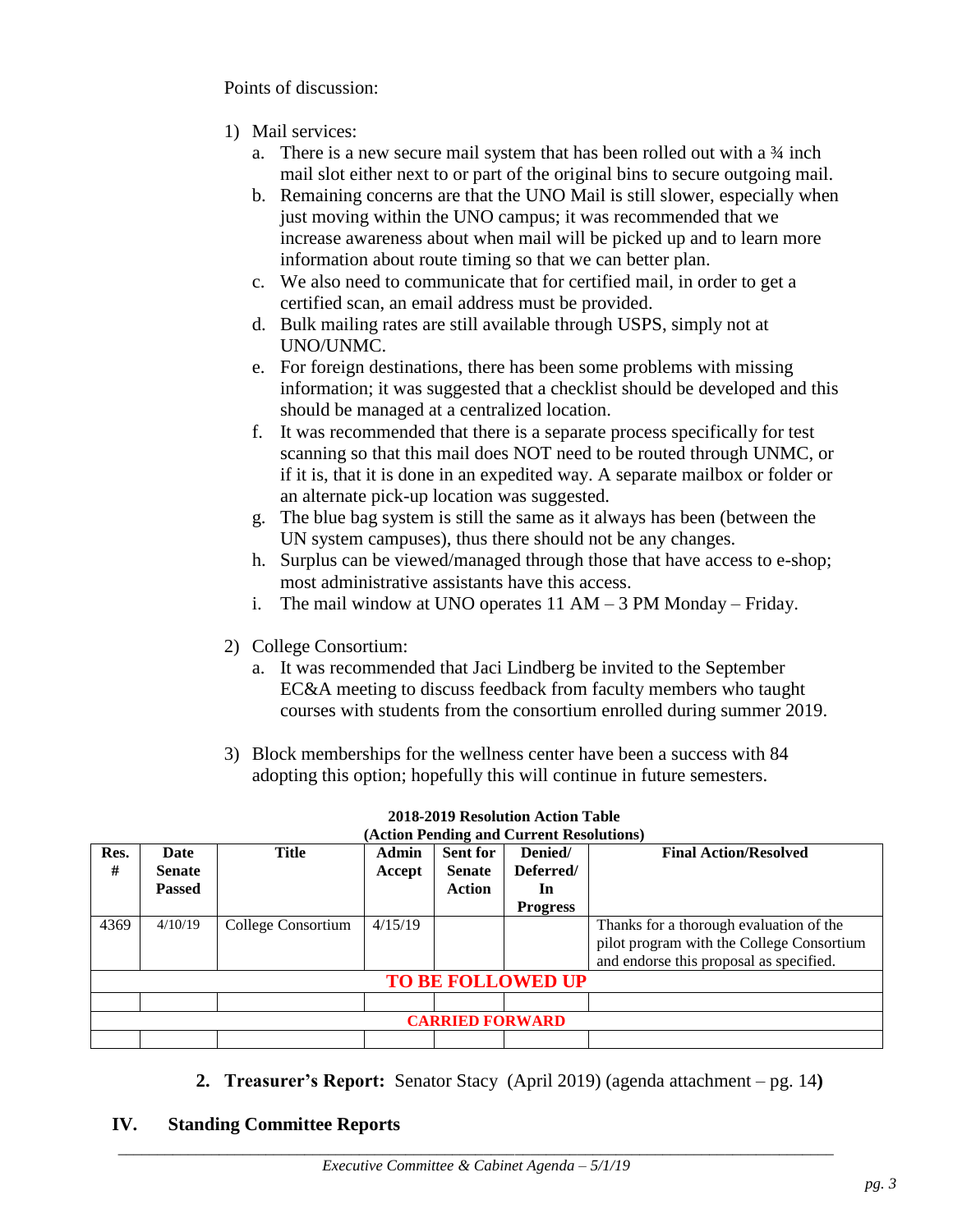#### **A. Committee on Academic and Curricular Affairs:** Senator Kealey

There was no April meeting, as there was no quorum.

### **PENDING:**

#### **1. Plagiarism**

Senator Qureshi asked if anyone knew of any institutional support in keeping track of student plagiarism cases. Phil Covington, AVC for Student Success, was mentioned. Plagiarism was also noted in the recent Academic Integrity Policy. *(9/12/18: This was assigned to the Academic & Curricular Affairs Committee.)* 

We are still awaiting data and or policy information from Dr. Regina Toman related to grade changes. We have reached out to Dr. Phil Covington on the administrative implementation of the policy.

#### **2. Student Evaluation Responses**

Since student evaluation of instruction moved from paper forms done in class to on-line, the response rate has been so low the data may not be a valid indication of what the form purports to determine. In some cases the response rate itself has been improperly used in faculty evaluation; especially small sections may use no evaluation. The form itself may be part of the problem, relating to those who submit it as customers rather than learners.

Senator Huq would like to see Evaluation response increased. Hank Robinson will speak to the Professional Development Committee and there will be more to report then. Some questions are: What are the evaluations being used for? Is it cost effective? What information do students have about the evaluations? *(On 10/10/18: The task of consideration of the current student evaluation was accepted by the A&CA Committee.)*

We had some discussion of this issue as well as the data we are waiting on with respect to how students view the timeliness of feedback. The committee was provided with the relevant section from the Board of Regents Bylaws (5.1.2):

Students can contribute significantly to the evaluation of instruction. The faculty has the obligation to solicit students' evaluation of their educational efforts and to make changes in accordance with their best judgment. To assist the faculty in the task of providing the best possible education, students should express their reactions and opinions about the character and relevancy of the instruction to the department or college involved. Each college or school should establish a standing procedure through which student evaluations can be expressed.

We discussed the efforts led by Steve Bullock that led to the revamp of the SET form a number of years ago. The committee shared their own experiences from their colleges where it appears that they have some latitude with respect to defining the form of the evaluation process but there was also an acknowledgment that this was a herculean task and that might explain why there has been little activity yet with respect to making changes.

The committee also discussed that it does at times feel as if the response rates are used as one of the dimensions of faculty evaluation. Anecdotes were shared about individual experiences and frustration.

**3. Proposals that come before us seeking an endorsement:**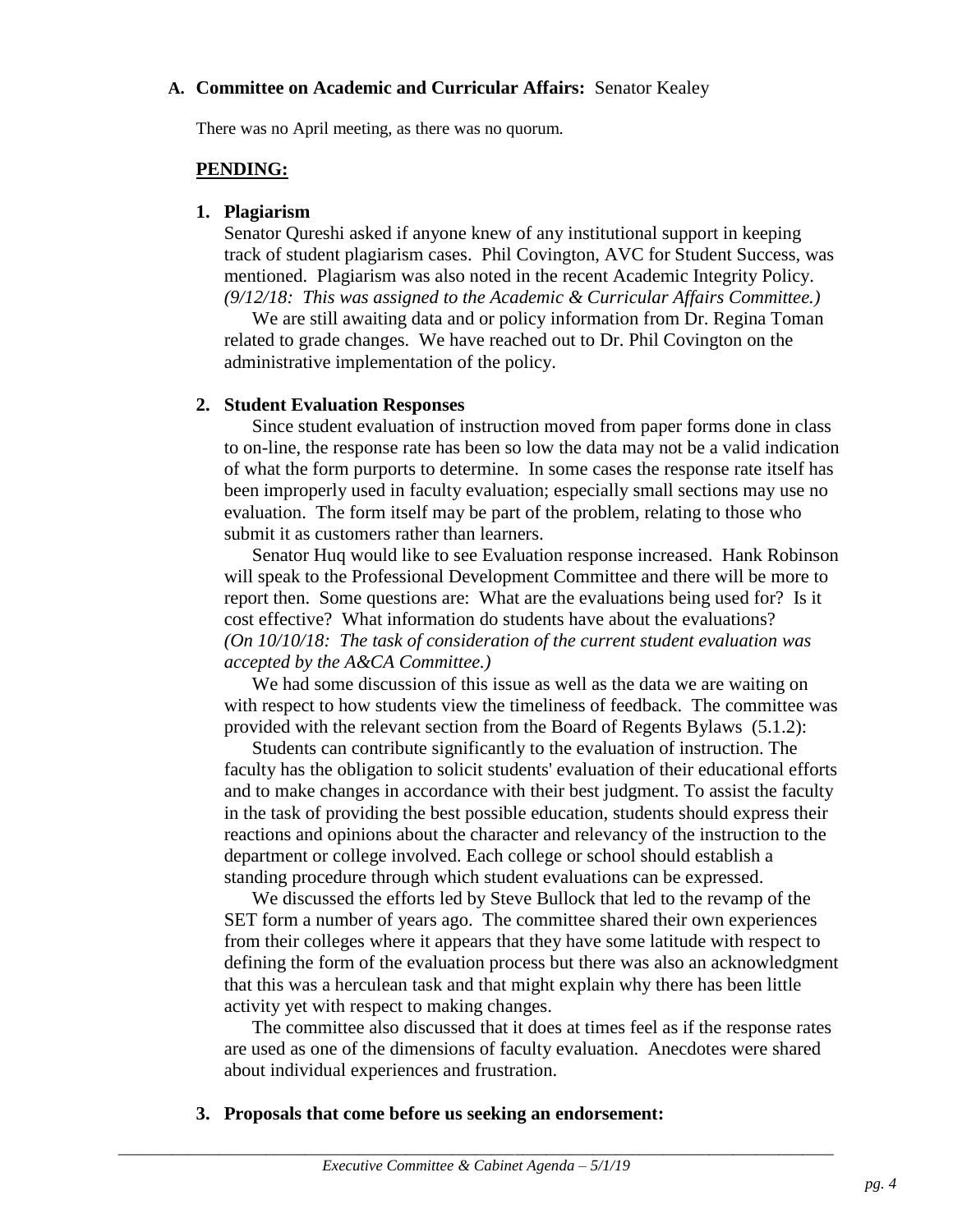12/12/18: The committee had some discussion about our specific role with respect to the proposals that come before us seeking an endorsement from our committee and the Faculty Senate. Clearly these proposals already have the support of the faculty behind the proposals and the campus leaders in their chainof-command. By the time they have reached the committee they have been scrutinized by multiple levels of approval. Some wondered the consequence of voting against or delaying the approval until issues raised by the committee have been addressed. Some members of the committee observed that we need to presume that our colleagues and their leadership have made the best set of choices with respect to the proposals and thus our advisory role is to provide constructive feedback and/or highlight issues we believe may be raised by other stakeholders and suggest these be considered before the proposal moves through the approval process.. At least one member of the committee wondered if that were the case is there any substantive value to this process. This is important because our purpose determines our effort. If we are to scrutinize these with a neutral position and make an independent/ separate determination of their worth we would invest significantly more time than if our role is advisory only.

**4. A policy to clearly establish the rights of students to seek accommodation around class activities (assignments, attendance and examinations) that are scheduled and conflict with important religious observations:** We had some discussion of the need for a policy to clearly establish the rights of students to seek accommodation around class activities (assignments, attendance and examinations) that are scheduled and conflict with important religious observations. There is still some uncertainty with regards to the need for this but the committee agreed that Burch Kealey will continue to review policies used by other universities and take up the discussion again at our January meeting. *(2/27/19)*There was not been any action on this item.

#### **B. Committee on Educational Resources & Services:** Senator Schoenbeck

The committee did not meet.

Senator Marlina Davidson was in contact with the NU Foundation regarding the reestablishment of the Paul Beck Memorial Scholarship within the NU Foundation. Senator Davidson reported:

When the Alumni Association merged with the NU Foundation the legal team went through and audited the funds (using multiple criteria). It was decided by the legal team that the Paul Beck scholarship would stay as a free standing scholarship at University and not roll it over to the NU Foundation.

At this time, the legal team has indicated that they have no intention of doing another audit and/or moving any of these funds (including the Paul Beck scholarship) to the NU Foundation.

After speaking with UNO Accounting, who presently holds the scholarship, there is very little we can do (and difficult) to accept credit card donations, direct deposit, etc. The ER&S committee recommends that Faculty Senate continue to "pass the hat" and take donations during one of the monthly meetings to facilitate additional funds.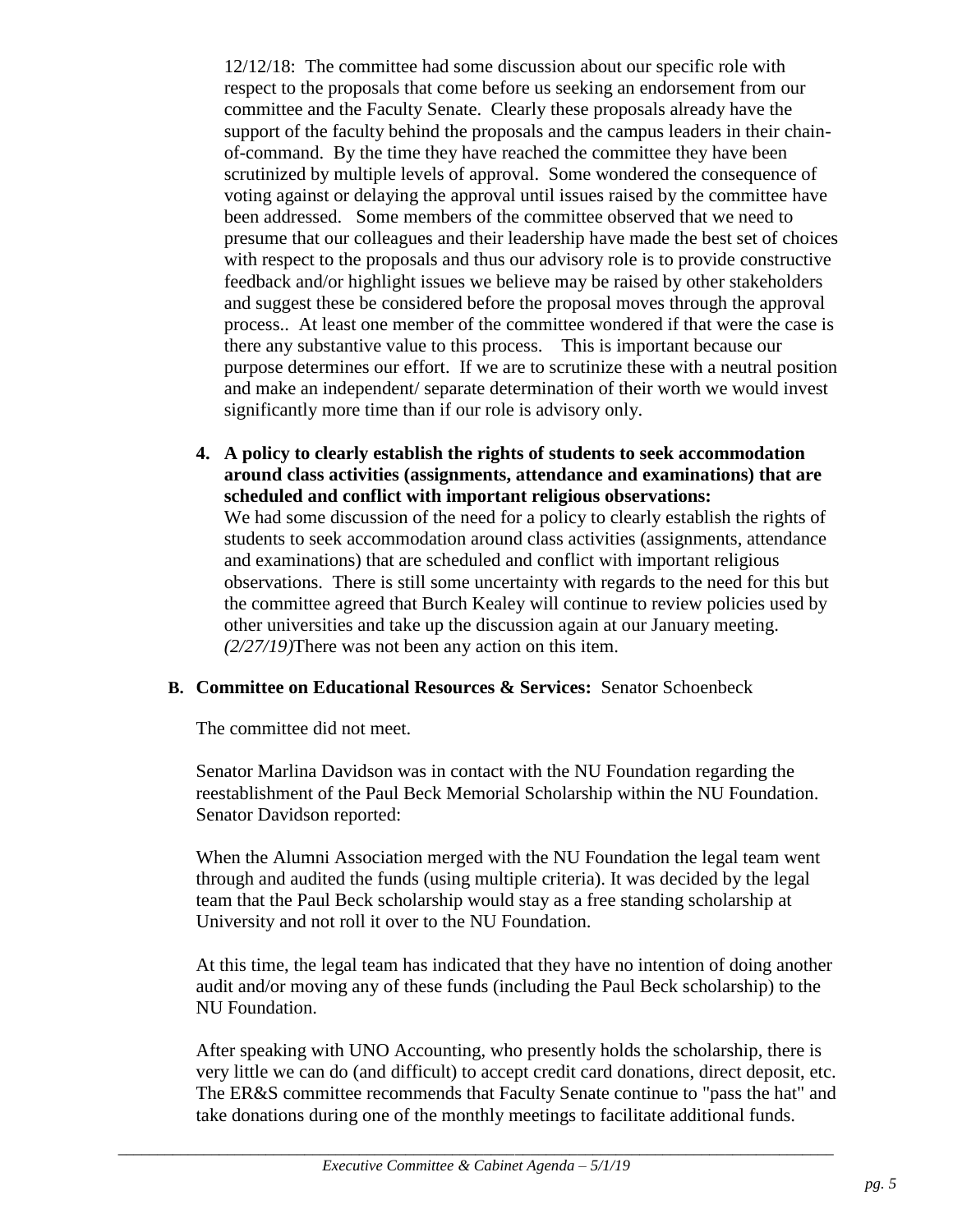#### **PENDING:**

- **1. Payroll Deduction for Paul Beck Scholarship**  $(2/7/18)$   $(3/7/18)$ : a response from Debra Wilcox (UNO Controllers Office) regarding the possibility that faculty could submit a payroll deduction that would serve as a monthly gift to the Beck scholarship fund. Senator Marlina Davidson has agreed to follow-up.
- **2. Mail Services Now Under UNMC:** Senator Kelly reported that the UNO and UNMC mailrooms have been combined at the UNMC mailroom. Mail delivery is now only once a day. The UNO mailroom window is only open from 11 a.m. to 3 p.m.

*(12/12/18: This item was sent to the ER&S Committee.) (2/6/19: EC&C also sent this to EC&A agenda.)*

#### **C. Committee on Faculty Personnel & Welfare:** Senator Huq

The Committee is trying to schedule meetings with two administration officials, we tried to schedule them on April 24. Unfortunately, because of schedule conflicts they could not give us the time. The meeting was cancelled because of that. We have scheduled our meeting with them on August 28, our first meeting in the next academic year.

#### **PENDING:**

**1. Faculty/Staff Safety Processes.** *10/2017 cont.:* Dr. Gina Toman has been named Faculty Human Resources Officer and Assistant to the Senior Vice Chancellor. She begins her new role on October 11**.**

We are interested in the administration developing a website similar to the Student Safety Website.

Note: We felt that the following site makes a good model:

http://academicpersonnel.unc.edu/faculty-policies-procedures-guidelines/

We expect Gina Toman will be help us address the request that there be a flow-chart that will help faculty understand and negotiate the many resources that are available: Ombudsperson, EAP person, counseling, BRT, etc. What information is confidential, etc. This "flowchart" may manifest itself in the form of the website mentioned above.

*(3/4/18 Info: Academic Affairs is doing a big website development.)*

#### **2. Accessibility to Classroom IT Equipment**

*(3/7/18):* EC&C sent this item was to the ER&S Committee**.**  *(8/15/18: ER&S moved to have this item sent to FP&W as this seems to be ergonomics.)* 

*(11/7/18: EC&C more fully defined this item to how to direct our future efforts in trying to understand the design process for all Colleges and how faculty can be involved in this process. Are ADA directives followed, etc.?)* 

*(4/3/19: EC&C agreed this was not a personal issue, but a Resource Issue, such as computer control/access areas in some classrooms are too low for all to access.)*

*(4/3/19: EC&C said this was more a resource issue, not a personal issue.)*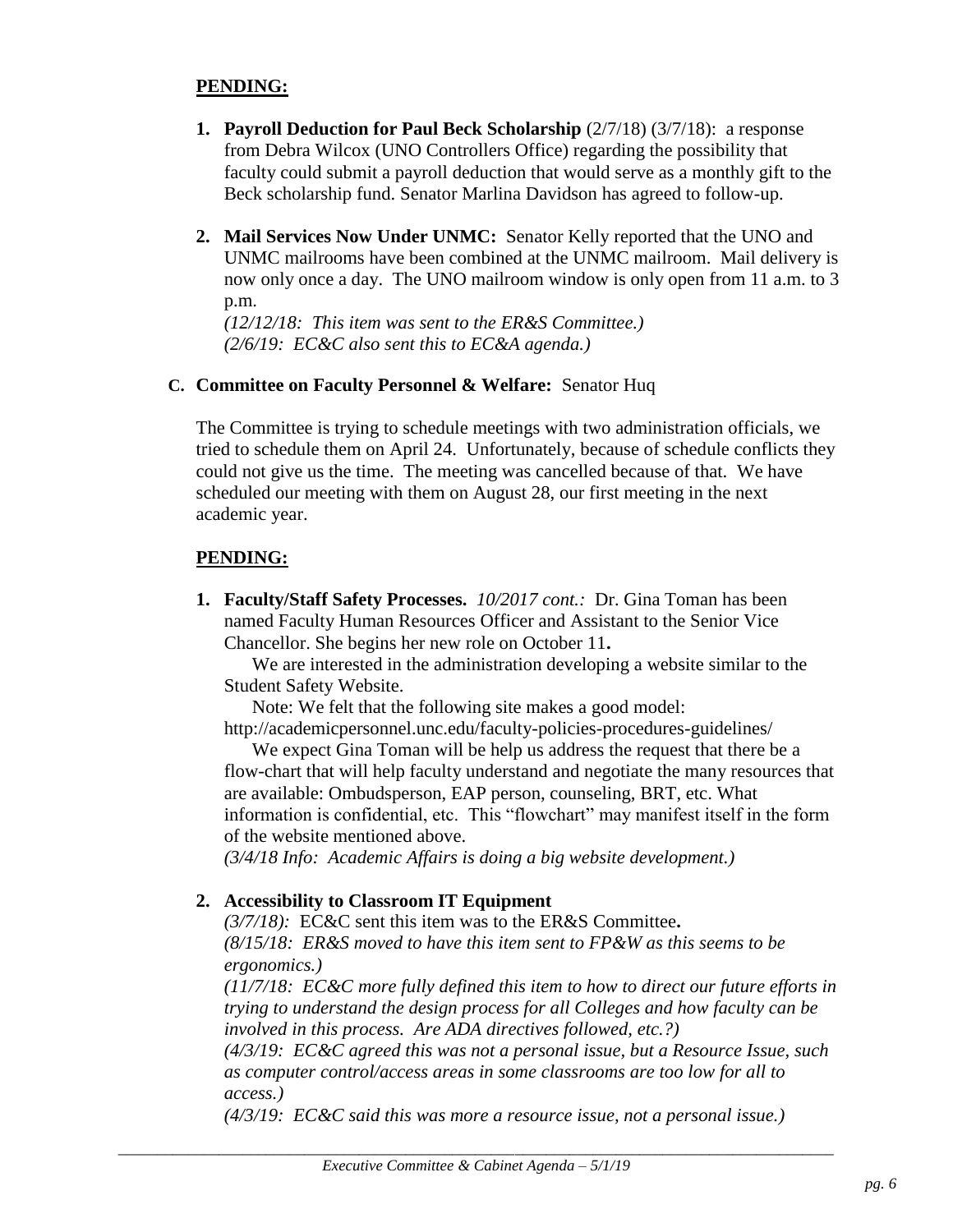#### **D. Committee on Goals and Directions:** Senator Bereitschaft

The Committee met April 25, 2019. Present: Senators Bereitschaft, Stacy, Arbelaez, Tisko Absent/Excused: Senators Logsdon, Sharif-Kashani

The committee met with Bing Chen (College of Engineering) and John Amend and Larry Morgan from UNO facilities. Dr. Chen shared with the group initial findings from his UNO solar study. He and his students estimate that UNO buildings could support somewhere between 2,000-3,000 solar collectors with the library and H&K the most productive sites. The planned Mammel Hall addition is also likely to support significant solar production. Dr. Chen is also looking into potential ground-based arrays to facilitate more accessible research and education opportunities. A conservative cost estimate is around \$6 million. The committee will contact the Nebraska Environmental Trust (NET) to get a sense of what the scope of their funding might be for such a project. Senators Stacy and Bereitschaft aim to complete a grant proposal to NET by early Fall 2019. UNO facilities will be considering options in consultation with Dr. Chen, the G&D committee, and facilities leadership at UNMC.

#### **PENDING:**

**1. Solar Panels at UNO**

Bringing solar energy infrastructure (particularly solar panels and EV charging stations) to the UNO campus and potential funding sources and partnerships. *(10/3/18: EC&C was told Senator Richard Stacy would take the point on this.)*

#### **E. Professional Development:** Senator Boron

The Committee met on Wednesday, April 24, 2019 at 2 PM. In attendance: Senators Boron, Cast-Brede, Cooper DeSanti, Podariu, Winter Absent: Senator Winter

Our discussion focused on providing suggestions for our resources for retiring faculty.

Over the course of this academic year we've met with retired/retiring faculty, as well as faculty and staff that support faculty during the transition to retirement. We would like to offer recommendations for a website to be housed somewhere in Human Resources that will provide information on retirement. To date, we found various links on the UNO website, including the following UNO link:<https://www.unomaha.edu/campus-policies/resignation-and-retirement.pdf>

There was also a UNO link [\(https://www.unomaha.edu/human-resources/current](https://www.unomaha.edu/human-resources/current-employees/index.php)[employees/index.php\)](https://www.unomaha.edu/human-resources/current-employees/index.php) that led to this UN link: [https://nebraska.edu/faculty-and](https://nebraska.edu/faculty-and-staff/benefits/retirement/retiring-from-the-university)[staff/benefits/retirement/retiring-from-the-university](https://nebraska.edu/faculty-and-staff/benefits/retirement/retiring-from-the-university)

This latter link from the UN system may be most comprehensive in regards to what people are seeking in terms of information, but having a section on "Leaving UNO"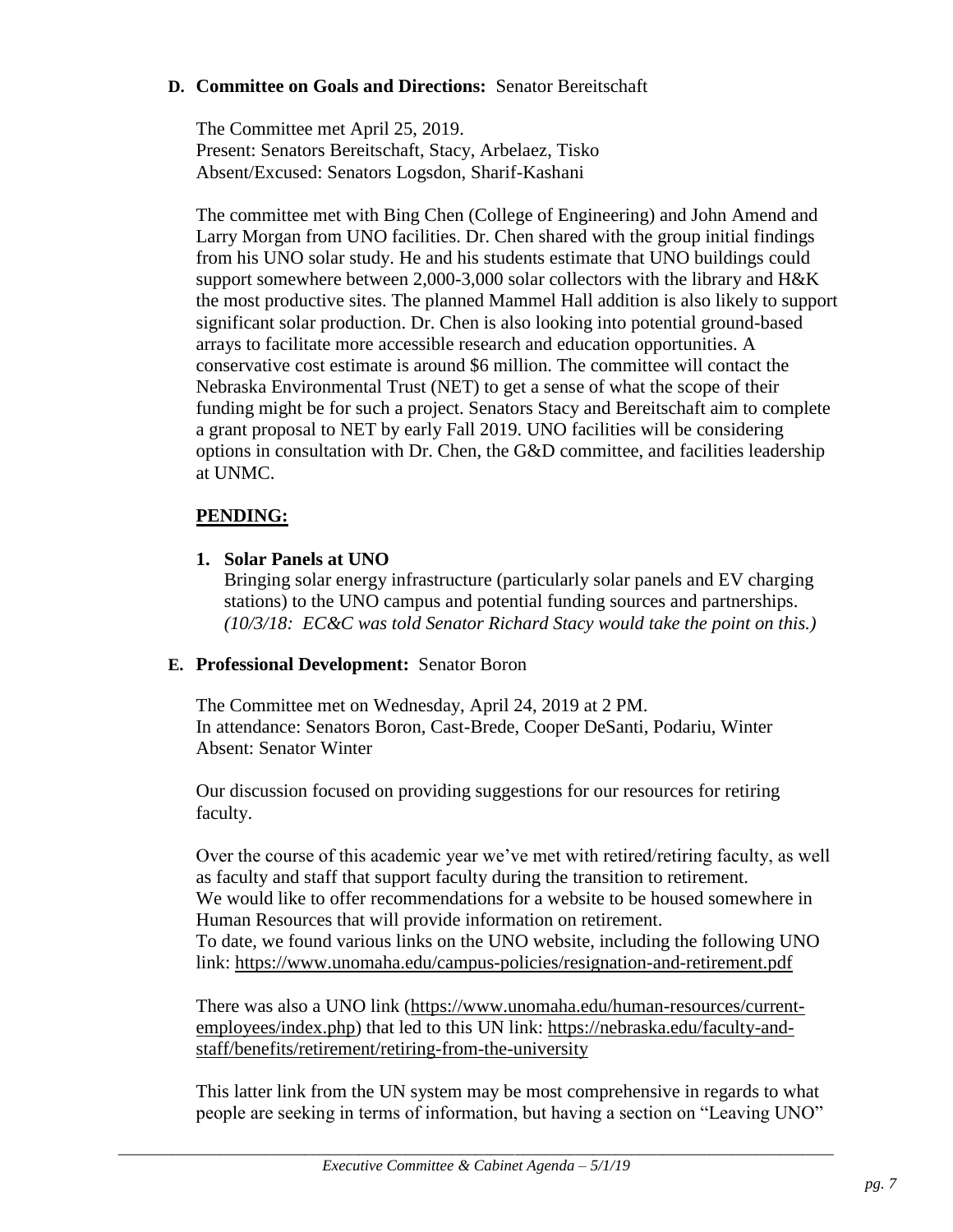or "Retirement" on the UNO Human Resources page that directly links to this page and another checklist might be most user friendly.

- 1. The UN system page (see UN system screen shot; [https://nebraska.edu/faculty](https://nebraska.edu/faculty-and-staff/benefits/retirement/retiring-from-the-university)[and-staff/benefits/retirement/retiring-from-the-university\)](https://nebraska.edu/faculty-and-staff/benefits/retirement/retiring-from-the-university) includes information on various benefits with rates for spouses, employee-plus-one, and dependents. There was also a question regarding tuition assistance once retired, and that information is provided: [https://nebraska.edu/faculty-and-staff/benefits/employee](https://nebraska.edu/faculty-and-staff/benefits/employee-and-dependent-scholarships.html)[and-dependent-scholarships.html](https://nebraska.edu/faculty-and-staff/benefits/employee-and-dependent-scholarships.html)
- 2. From our discussions, it was highly recommended to meet with Esther Scarpello, the manager of benefits in human resources, as early as possible to learn and understand about the health care decisions that need to be made. This could/should be done at least six months prior to retirement but could be done years beforehand. This will simply help faculty understand the various decisions that they will need to make when transitioning to retirement.
- 3. College and/or department specific criteria may exist for pursing phased retirement and/or emeritus status.
- 4. In our discussions we thought that it would also be useful to have a calendar of seminars/meetings for retirement at the beginning of each semester or academic year so that this could be placed on a website and advertised a least a month in advance of the meeting/seminar so that people could plan.

We found a website from the UA system (see UA system screen shot) that might be a nice model:<https://hr.arizona.edu/employees-affiliates/leaving-ua>

Finally, we discussed transitioning to a new chair and vice chair for next academic year – no decisions were made. The current chair simply describe the responsibilities of the role.

# **PENDING:**

**1. Creation of an Easily Found List of What Retiring Faculty Need to Know for Retirement**

*(4/11/18: Sent to PD Committee.) (11/14/18: Planned action steps: HR will look at the creation of a list for those planning retirement.)*

**F. Committee on Rules:** Senator Johnson

The Committee did not meet in April, but committee members have all received initial confirmation from faculty agreeing to serve on assigned committees.

# **1. RESOLUTION: Membership of 2019-2020 Faculty Senate Standing Committees**

BE IT RESOLVED that the following be appointed to the 2018-2019 Faculty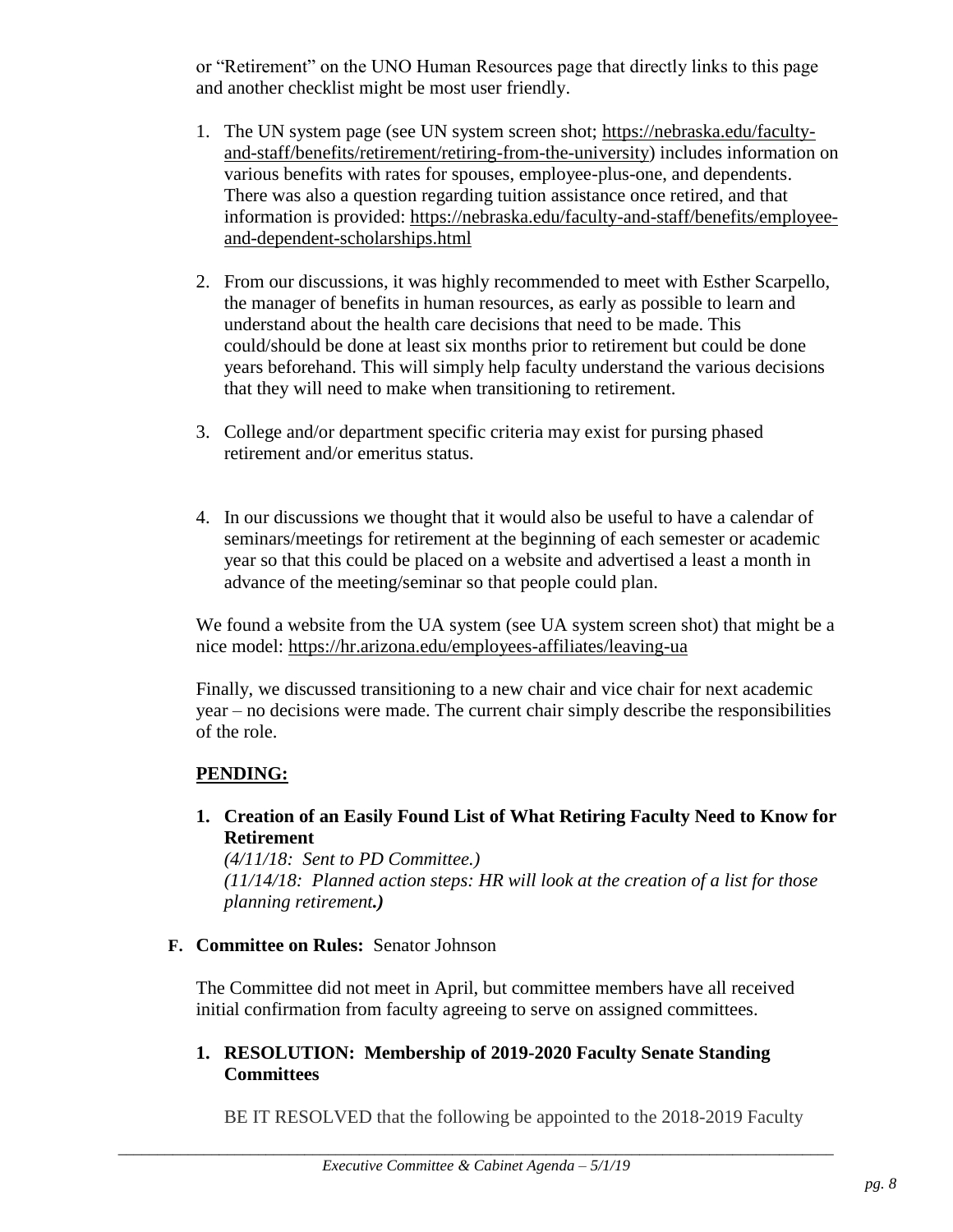Senate standing committees as designated:

Committee on Academic & Curricular Affairs (6) Kelly MacArthur, A&S (2020) Amanda Randall, CPACS (2020) Connie Schaffer, ED (2020) **(**Kerry-Ann Escayg, Fall 2019) Harvey Siy, IS&T (2022) Liz Wessling, CBA (2022) Bob Woody, A&S (2021) Committee on Educational Resources & Services (6) Marlina Davidson, CFAM (2020) Jooho Lee, CPACS (2021) Mark Schoenbeck, A&S (2020) James Shaw, LIB (2022) Jeanne Surface, ED (2021) Andy Zhong, A&S (2020) Committee on Faculty Personnel & Welfare (6) Claudia Garcia, A&S (2021) Ramon Guerra, A&S (2020) David Helm, CFAM (2022) Ziaul Huq, CBA (2021) Ramazan Kilinc, A&S (2021) Chungwook Sim, EXT (2022) Committee on Goals & Direction (6) Chris Kelly, CPACS (2020) Charles King, A&S (2022) Cameron Logsdon, CFAM (2021) Harmon Maher A&S (2022) C. Elliot Ostler, ED (2022) Hamid Sharif-Kashani, EXT (2020) Committee on Professional Development (6) Melissa Cast-Brede, ED (2020) Shelly Cooper, CFAM (2021) Brady DeSanti, A&S (2021) Iulia Podariu, A&S (2021) Janice Rech, A&S (2022) David Volkman, CBA (2022) Committee on Rules (6) Tej Adidam, CBA (2020) Amy Anderson, CPACS (2021) Timi Barone, A&S (2020) Derrick Nero, ED (2022) Howard Pain, CFAM (2022) Sajda Qureshi, IS&T (2021)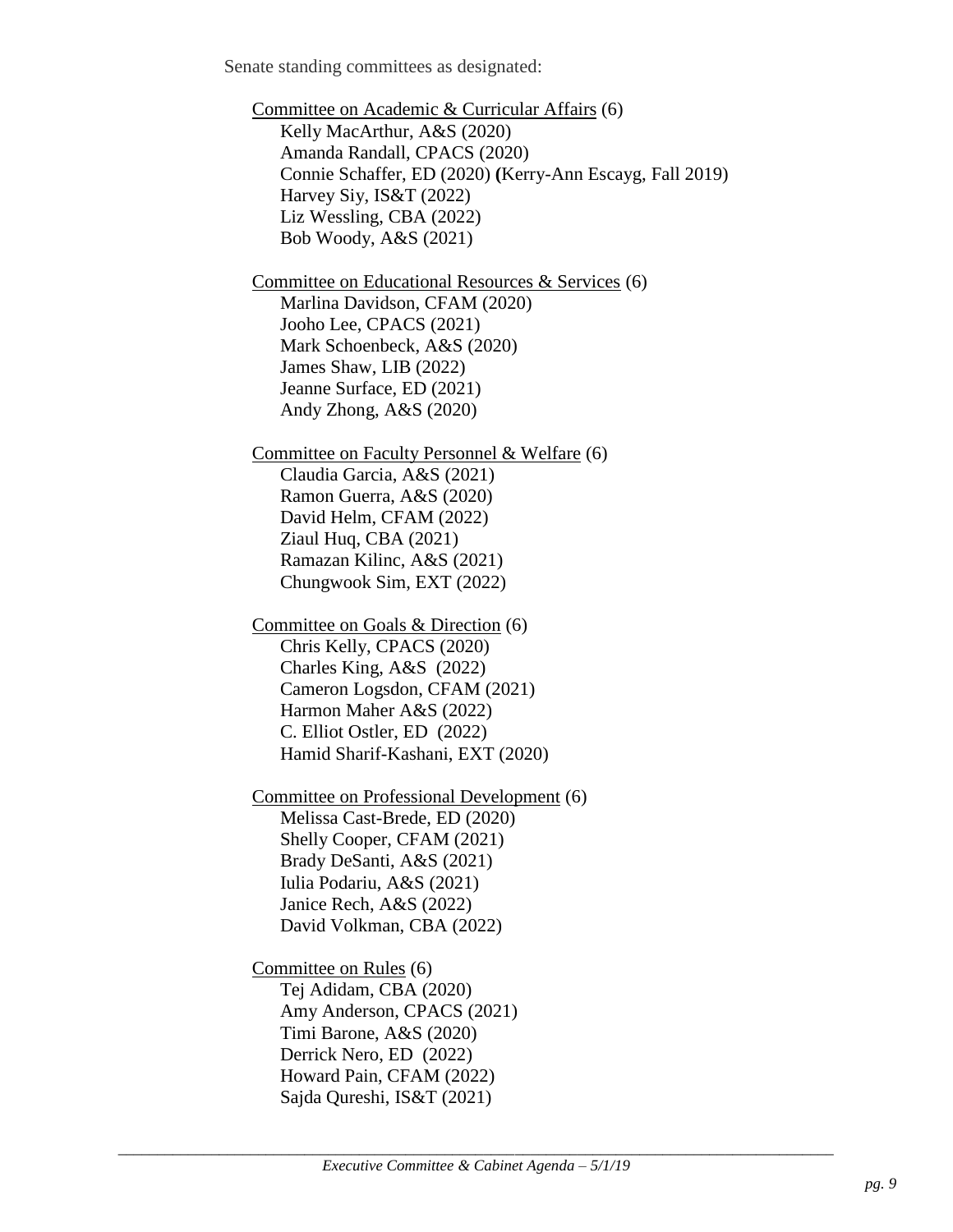# **2. RESOLUTION: Campus Committees (a-l)**

**~~~~~~~~~~~~~~~~~~~~~~~~~~~~~~~~~~~~~~~~~~~**

**BE IT RESOLVED, that the following be appointed to Campus Committees as** designated:

# **a. Academic Planning Council (APC)**

### **b. Assessment Committee**

**BE IT RESOLVED** that the following name go forward as the Faculty Senate's representative to the Assessment Committee for a one-year term from 08/01/19 through 07/31/20, to replace Samantha Clinkinbeard, whose term will expire:

Kristin Girtin, A&S.

# **c. Campus Compliance Committee**

**BE IT RESOLVED** that the following faculty member be appointed as a faculty representative to the Campus Compliance Committee, for a three year term 8/1/19 – 7/31/22 to replace David Carter, whose term will end:

Lotfallah Najjar (IST)**.**

# **d. Chancellor's UNO Sustainability Committee**

BE IT RESOLVED, that the following name go forward as a threeyear appointment from 08/01/19 through 07/31/22, to the Chancellor's Sustainability Committee, to replace John Noble, whose term will expire:

Andrea Wiggins (IST).

# **e. Education Policy Advisory Committee (EPAC)**

BE IT RESOLVED, that the following names go forward as three-year appointments, from 08/01/19, through 07/31/22, to the Education Policy & Advisory Committee (EPAC) to replace Patricia Meglich (BA) and Ann Luther (ED), whose terms will be ending 7/31/17:

John Erickson, (BA) (to replace Patricia Meglich); and Miriam Kuhn, (ED) (to replace Ann Luther).

#### **f. Judicial Committee**

BE IT RESOLVED, that the following names go forward as three-year appointments, from 08/01/19 through 07/31/22, to the pool of names for the Judicial Committee: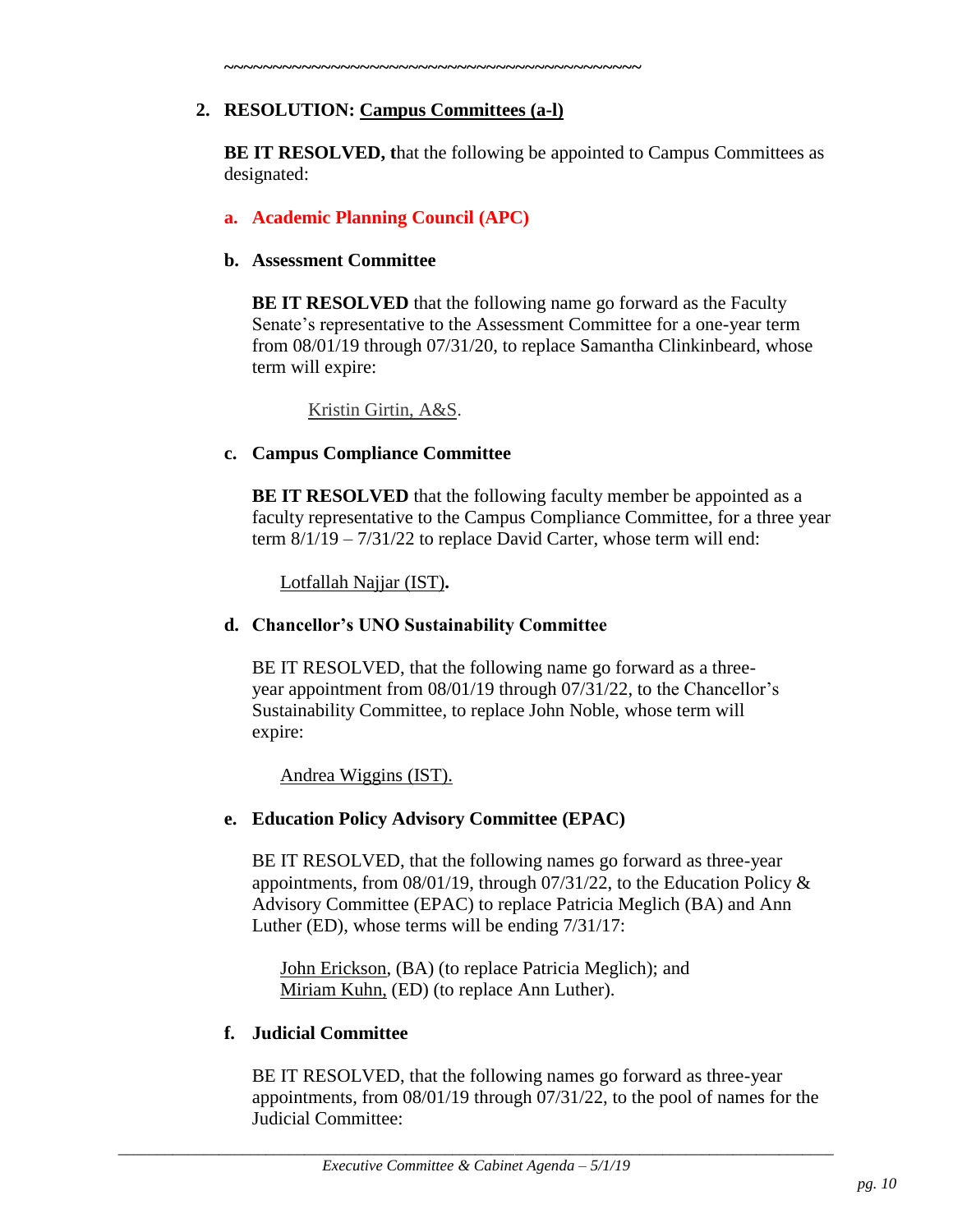Arvind Agraval, (to replace Kate Dempsey); Shannon Cummins, (to replace Christopher Goodman); Tara Richards, (to replace Michael Matthews); Seth Shafer, (to replace Amanda Randall).

#### **g. Parking Appeals Committee**

**BE IT RESOLVED** that the following name go forward as a two-year appointment, from 08/01/19 through 07/31/22, on the Parking Appeals Committee:

Monica Maher, LIB (to replace Marshall Prisbell)

And the following name go forward to complete the term of Yumi Ohira  $(7/31/18 - 8/1/20)$ , who will be leaving the university:

Bobby Vasquez, A&S (to complete Yumi Ohira's term to 8/1/20).

#### **h. Professorship Committee**

BE IT RESOLVED, that the following two faculty members serve on the Named Professorship Review Committee (Kiewit, Kayser, and Isaacson Professorships) from 08/01/19, through 7/31/20. (The Administration will select one additional member of this committee.)

Galene Armstrong, (PACS), (to replace Tej Adidam); Rex Cammack, (A&S) (to replace Adam Rosen).

#### **i. Student Publications Board, Position B**

BE IT RESOLVED that the following names constitute the Faculty Senate approved list of nominees to the Student Publications Board, Position B, to replace Hugh Reilly, from which the Chancellor is to select one for a threeyear appointment from 01/01/19 through 12/31/22 as specified in the By-Laws of the Board of Regents:

Hugh Reilly (CFAM) Melodae Morris (CFAM).

#### **j. Strategic Planning Steering Committee**

BE IT RESOLVED, that one member of the 2019-2020 **Faculty Senate Goals & Directions Committee** will be appointed to the Strategic Planning Steering Committee for a one-year term from 05/8/19, through 05/9/20, to replace Richard Stacy, whose term has expired:

\_\_\_tbd\_\_\_\_\_\_\_\_\_\_\_\_\_\_\_\_\_\_ (to replace Richard Stacy).

**k. Transportation Advisory Committee**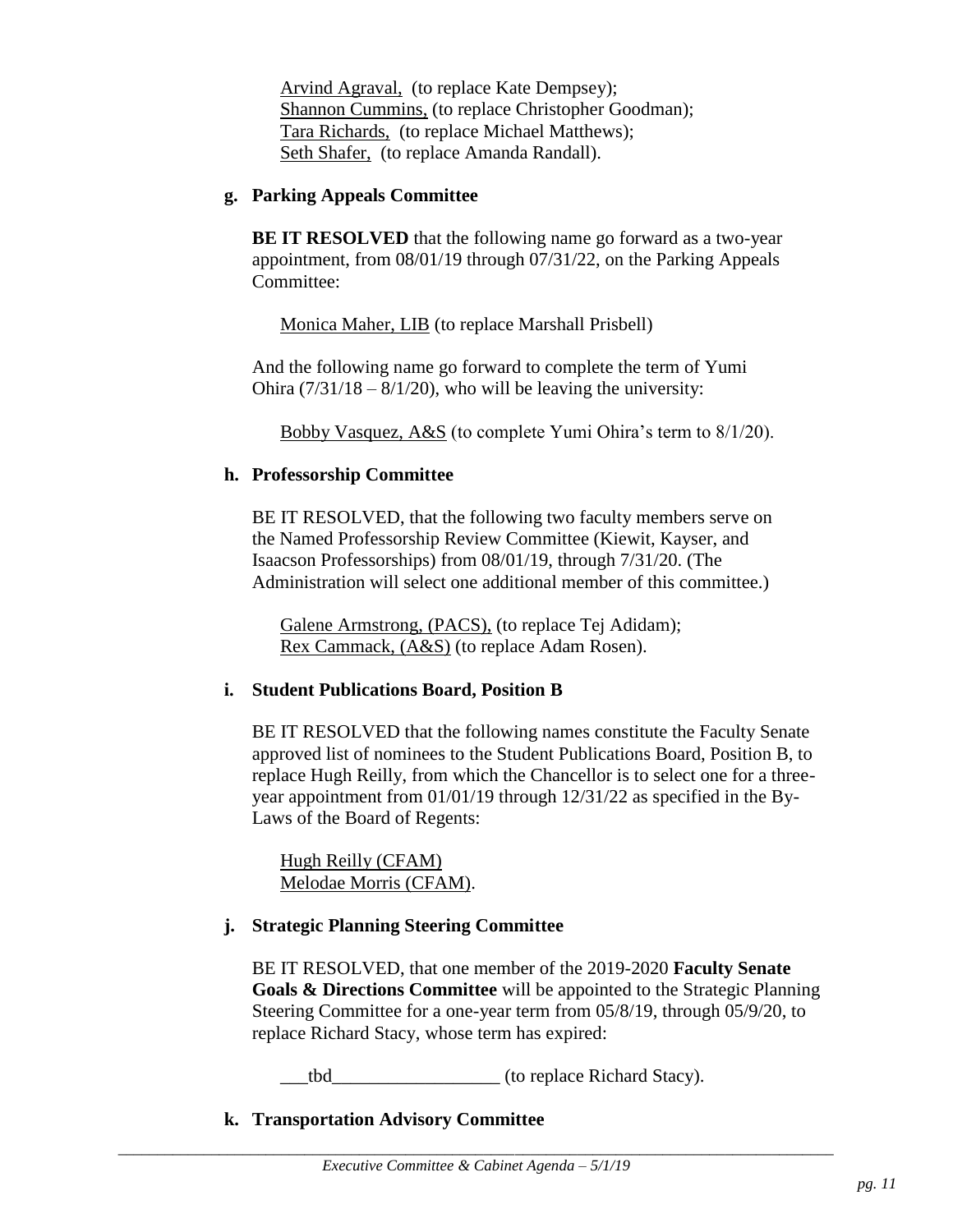BE IT RESOLVED, that the following name go forward as a threeyear appointment from 08/01/19 through 07/31/22, to replace a member whose term is expiring, on the Parking Advisory Committee:

John Noble (ED), (to replace Ana Carballal).

#### **l. Tuition Remission Task Force**

BE IT RESOLVED that the following name go forward to serve a one-year term, 08/01/19 through 07/31//20, on the Tuition Remission Task Force:

Sarah Osborn (A&S) (to replace Kenneth Dick).

#### **3. RESOLUTION**: **University Committees (a-h**)

**BE IT RESOLVED** that the following be appointed to University Committees as designated:

#### **a. University Council on Distance Education**

BE IT RESOLVED that the following name go forward as one three-year appointment from 08/01/19, through 07/31/22, to the University Council on Distance Education:

Steven Schulz (to replace Melissa Cast-Brede).

#### **b. Excellence in Teaching Award, University Committee on**

BE IT RESOLVED, that the following faculty members be recommended for service as three-year appointments, from 08/01/19, through 07/31/22, on the University Committee on Excellence in Teaching. (Of the committee, two members should be recipients of the award and one member should be "first year faculty member holding a Ph.D.") These members will serve staggered terms, and their replacements will be appointed to serve terms that would balance term endings, except for the first year faculty member, who serves one year (08/01/19-07/31/20):

Aja Pelster, ED (to replace David Carter) Teresa Kulig, PACS (to replace Imafedia Okhamafe).

#### AND

Anne Karabon, ED, Pre-Tenure Faculty Member At-Large (to be reappointed) (term: 08/01/18 - 07/31/19).

#### **c. University Committee on Facilities Planning**

BE IT RESOLVED, that the following name go forward as a three-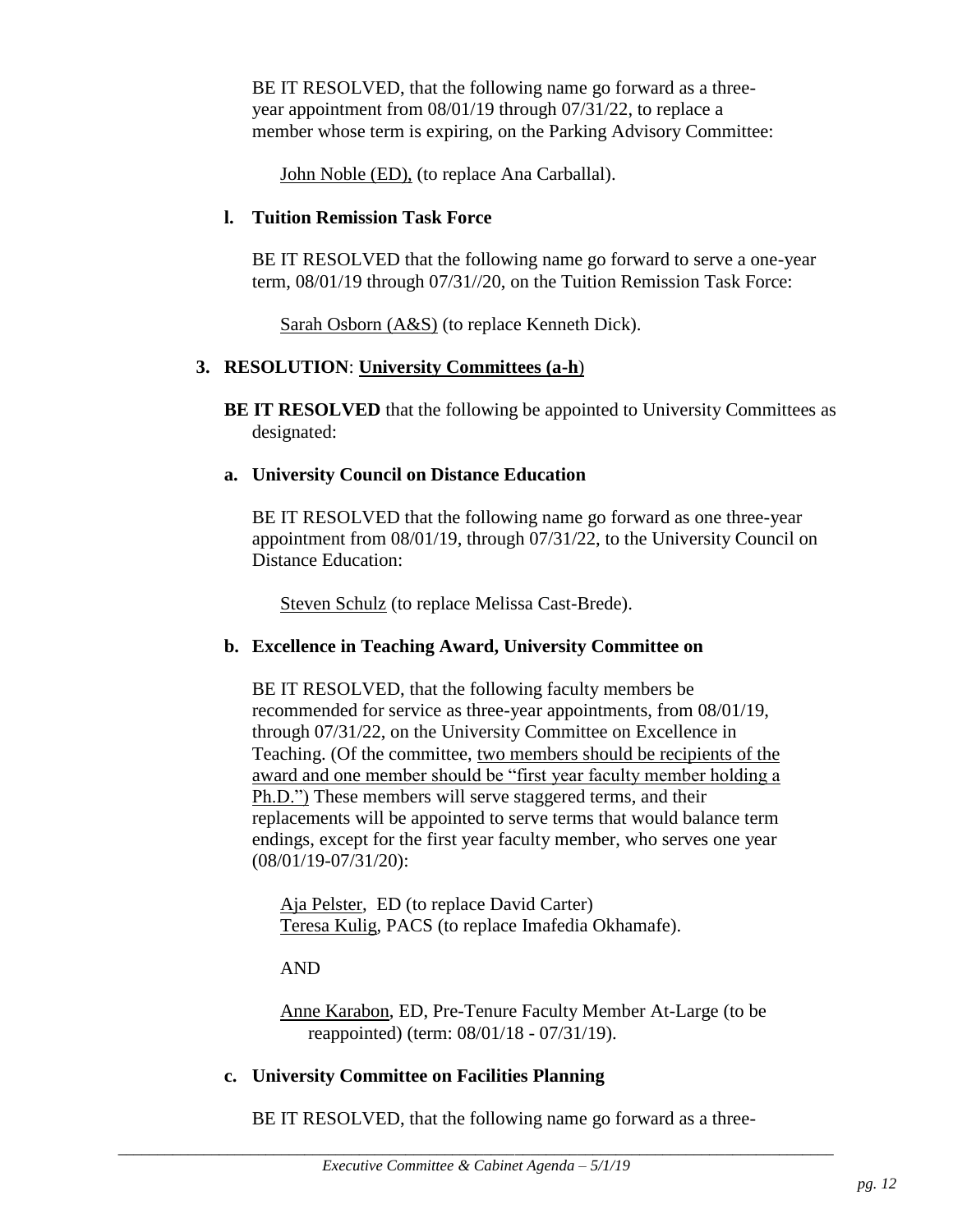year appointment from 08/01/19, through 07/31/22, to the University Committee on Facilities Planning, to replace Brett Kyle, whose term has ended:

Lowell Bailey, PACS.

#### **d. University Committee on Library & Learning Resources**

BE IT RESOLVED, that the following names go forward as three-year appointments from 08/01/19, through 07/31/22, to the University Committee on Library and Learning Resources, to replace those completing their terms:

Lisette Aliaga-Linares, (to replace Shari DeVeney); Charles Johanningsmeier, (to replaceAdrian Duran).

#### **e. University Committee on Student Affairs**

BE IT RESOLVED: that the following name goes forward as a three year appointment, from 08/01/19 through 07/31/22, on the on the University Committee on Student Affairs, to replace member who is completing her term:

Phillipe Malcolm, ED, to replace Victoria Lentfer.

#### **f. University Committee on Technology Resources, Services and Planning**

BE IT RESOLVED, that the following three names go forward to the University Committee on Technology Resources, Services and Planning, to replace members who are completing their terms, as three-year appointments from 08/01/19 through 07/31/22:

Gregory Morin (BA), (to replace Amy Schindler); Rui Zhao (IST), (to replace Angelika Walker); Jason Heppler (LIB), (to replace Rui Zhao).

#### **g. University Committee for the Advancement of Teaching (UCAT)**

BE IT RESOLVED, that the following names go forward as three-year appointments, for members completing their terms, from 07/1/19 through 06/30/22 to the University Committee for the Advancement of Teaching (UCAT):

Zachary Suriano, A&S, Natural Sciences (to replace Brian McKevitt); Matthew Brooks, CFAM (to replace Jack Zerbe).

#### **h. University Committee on Research & Creative Activity (UCRCA)**

BE IT RESOLVED that the following names go forward as three year appointments, from 08/1/19 through 07/31/22, to replace members who are completing their terms on the UCRCA (University Committee on Research &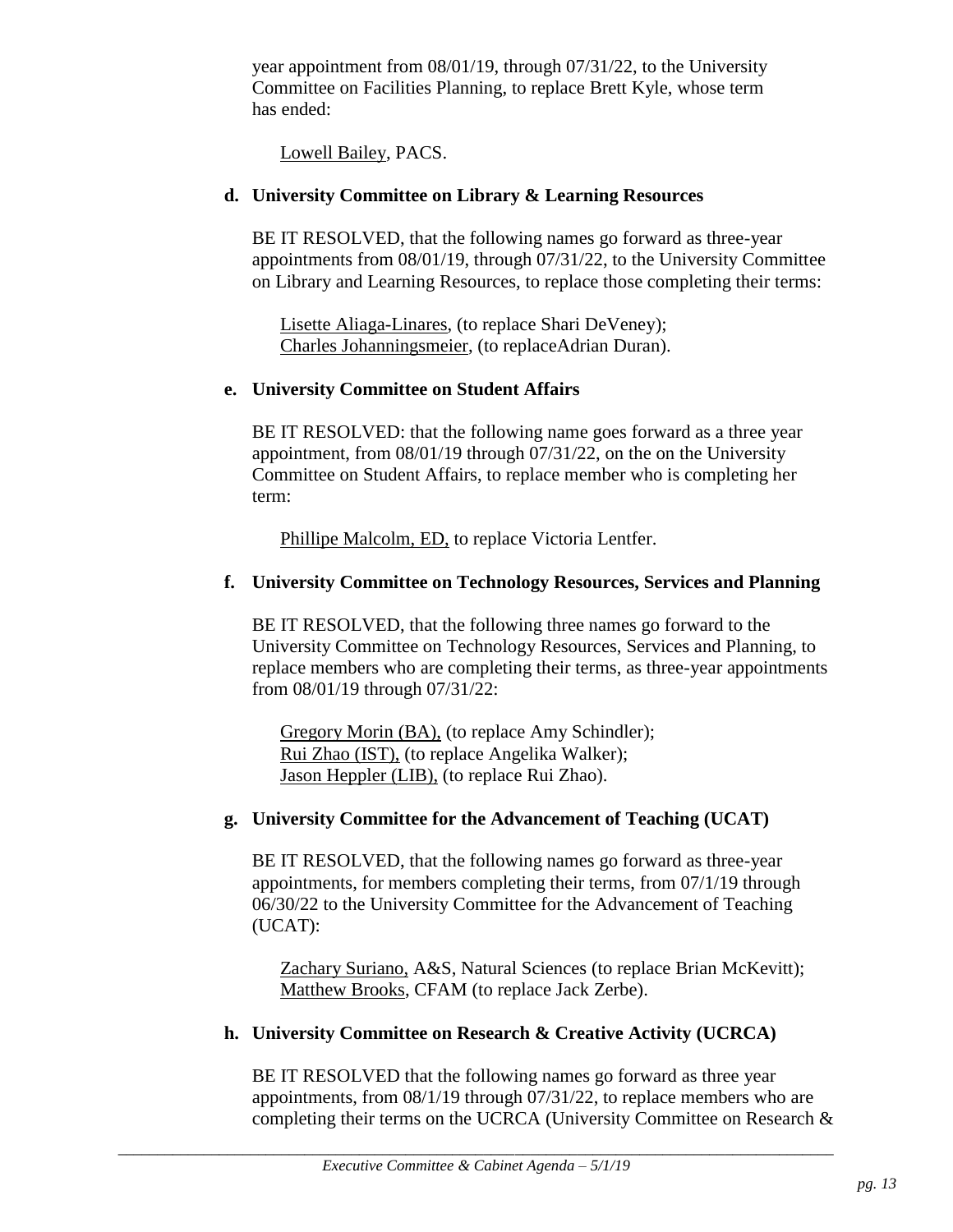Creative Activity):

Andrew Miller, A&S, Natural Science (to replace Beth Chalecki); Christine Beard, CFAM (to replace Kristin Taylor); Matthew Hesch, ED (to replace Michelle Friend).

### **4. RESOLUTION: Faculty Senate Presidential Appointments (a-e)**

BE IT RESOLVED that the Faculty Senate President appoints the following as designated:

#### **a. AAUP Executive Committee (American Assoc. of University Professors**)

BE IT RESOLVED, that the Faculty Senate President appoints the following **senator**, who is also an AAUP member, as the senate representative for a one year appointment from 05/9/19, through 05/8/20, to the UNO Chapter of AAUP, to replace Kelly MacArthur, whose term has expired:

Kelly MacArthur (reappointed).

# **b. Academic Freedom Coalition of Nebraska (AFCON)**

BE IT RESOLVED, that the Faculty Senate President appoints the following to be the Senate representative for a one year appointment, through May 2020, to the Academic Freedom Coalition of Nebraska (AFCON):

tbd.

#### **c. Alumni Association Board of Directors**

BE IT RESOLVED, that the Faculty Senate President appoints the following UNO alum as the senate representative for one year, 08/1/19, through 07/31/20, to the Alumni Association, Board of Directors, to replace Scott Vlasek, whose term has expired:

Scott Vlasek (reappoint).

#### **d. Budget Advisory Committee (Faculty Senate Committee)**

BE IT RESOLVED, the Faculty Senate President has appointed the following faculty member to the Faculty Senate Budget Advisory Committee as a threeyear appointment, from August 1, 2019 to July 31, 2022, to replace Dale Eesley, whose term will expire:

Dale Eesley, CBA (reappoint).

#### **e. Graduate Council Liaison**

BE IT RESOLVED, that the Faculty Senate President appoints the following member of the **Graduate Council** to be the liaison between the 2019-2020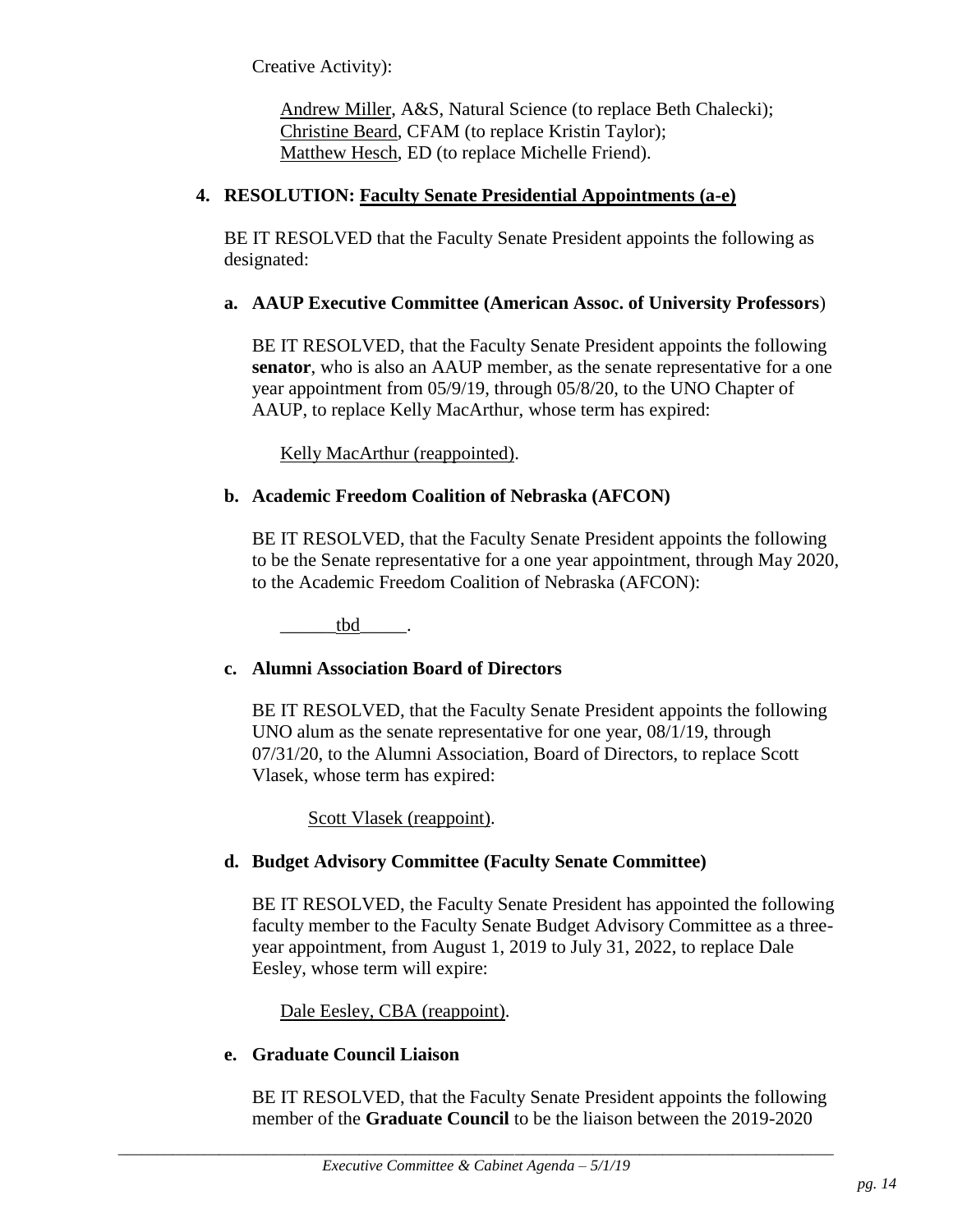Faculty Senate and the Graduate Council for a one-year term from 8/1/19, through 7/31/20:

Phani Tej Adidam (reappoint).

**~~~~~~~~~~~~~~~~~~~~~~~~~~~~~~~~~~~~~~~~~~~**

# **PENDING:**

# **1. Involvement in Policies (such as IT)**

The Senate recommended that it have some involvement in policy making, as in IT Policies. They would like to investigate, engage with people who make policies, like IT, and get that information back to the Senate as quickly as possible. The policies should be technology neutral. On 2/13/19 the Senate passed this to the Rules Committee.)

# **V. Other Faculty Senate Committees**

- **A. Faculty Senate Budget Advisory Committee Report**: Prof. Hall, Maher, O'Hara
- **B. Committee to Revise UNO Faculty Senate Constitution & Bylaws:** Senator Nash

# **VI. Ad hoc Committees**

- **A. Ad hoc UNO-UNMC Faculty-to-Faculty Communication and Collaboration Committee:** Senator Kelly
- **VII. Non-Senate Committee Reports**
- **VIII. Unfinished Business**
- **IX. For the Good of the Order**
- **X. New Business**

.

# **A. Permanent Replacement for A&S**

**BE IT RESOLVED** on April 30, 2019, Senator Kelly MacArthur resigned from the Faculty Senate, and Elaine Nelson agreed to complete her term (05/19/17 – 05/13/20).

**B. Professor of Practice:** Senator Schoenbeck

Is there, or has been, any discussion of instituting a **professor of practice** appointment at UNO, similar to what is currently used at UNL?

**C. Preferred Classroom Response System Platform:** Senator Schoenbeck

Could the University choose a single **preferred classroom response system platform**, as some institutions have? The adoption of a single preferred system might